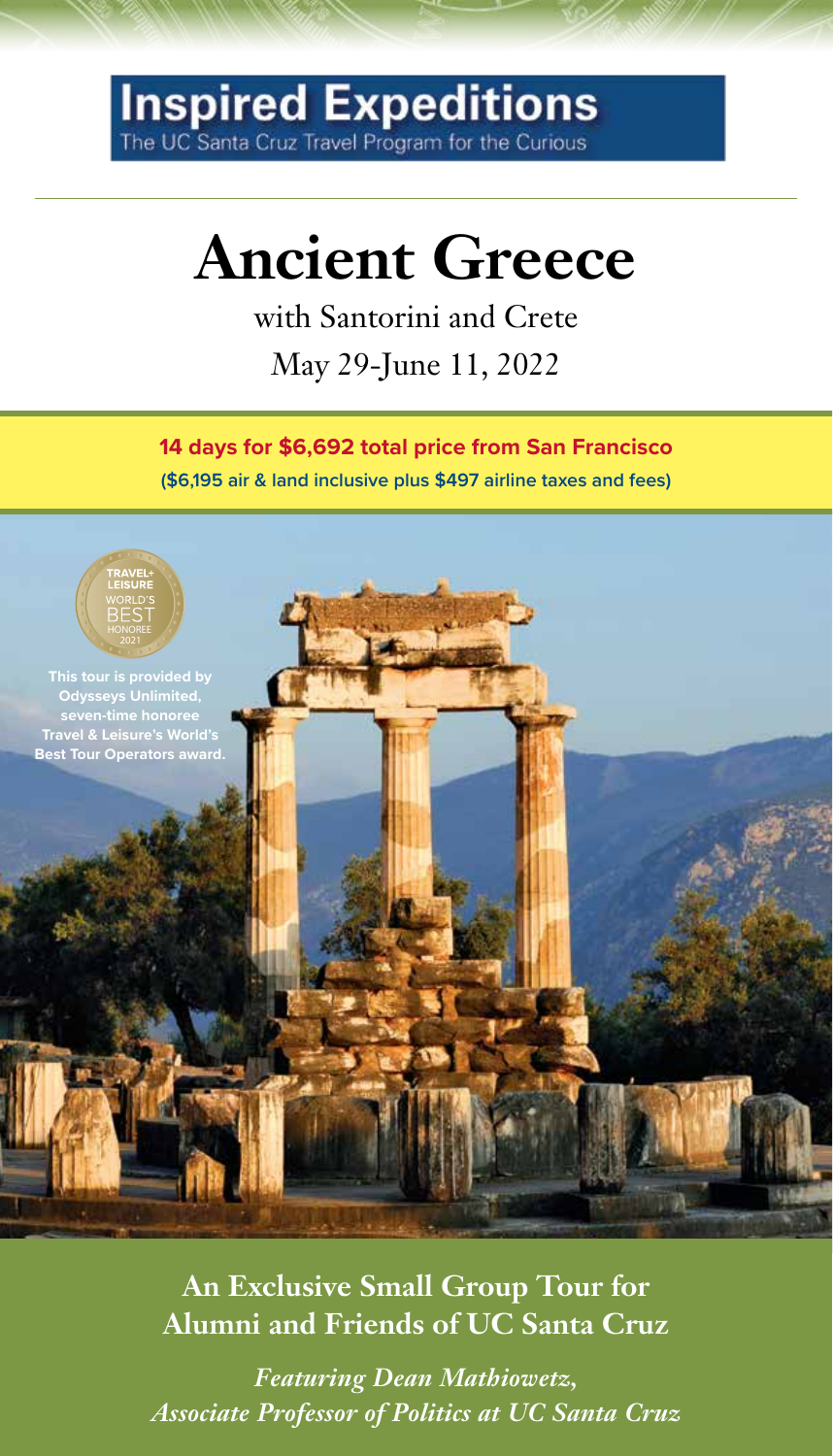## **Ancient Greece**

with Santorini and Crete

#### **14 days for \$6,692 total price from San Francisco**

**(\$6,195 air & land inclusive plus \$497 airline taxes and fees)**

*Unearth the grandeur of the ancient world on this singular journey combining premier archaeological sites with the beauty and lore of the Aegean and her isles. As the ancient world comes alive in Athens and the Peloponnese, Crete and Santorini, we celebrate the glory that was Greece – and still is today.* 



#### **Small Group Tour Highlights**

Athens sightseeing, including Acropolis and Parthenon • Excursion to ancient Delphi • Tour of National Archaeological Museum, Athens • Visits to archaeological sites of Corinth, Mycenae, and Epidaurus • Half-day excursion to Hydra • Heraklion's Minoan Palace of Knossos and Archaeological Museum • Private cruise to Spinalonga • Tour and tasting at olive oil farm • Two-night stay on island of Santorini • Winery tour and tasting • Archaeological site of Akrotiri

| Day       | <b>Itinerary</b>        | Hotel                                | Rating              |
|-----------|-------------------------|--------------------------------------|---------------------|
|           | Depart U.S. for Athens  |                                      |                     |
| $2 - 4$   | Athens                  | Elia Ermou<br><b>Athens Hotel</b>    | Deluxe              |
| $5 - 7$   | Kantia<br>(Peloponnese) | Kandia's Castle<br>Resort & Thelasso | Sup. First<br>Class |
| $8 - 10$  | Heraklion<br>(Crete)    | Aquila Atlantis Hotel                | <b>First Class</b>  |
| $11 - 12$ | Thira<br>(Santorini)    | Santorini Palace<br>Hotel            | <b>First Class</b>  |
| 13        | Athens                  | Elia Ermou<br><b>Athens Hotel</b>    | Deluxe              |
| 14        | Depart Athens for U.S.  |                                      |                     |

*Ratings are based on the Hotel & Travel Index, the travel industry standard reference.* 

#### **Day 1: Depart U.S. for Athens, Greece**

**Day 2: Athens** After our arrival in the Greek capital, there's time to relax at our hotel. As guests' arrival times may vary greatly, we have no group activities or meals planned for today.

**Day 3: Athens** On this morning's tour we visit the city's most important sites, including the 5<sup>th</sup>-century Acropolis and Parthenon, and the renowned Acropolis Museum. We also take a walking tour of Hadrian Street and the Plaka district. Then the afternoon is at leisure for independent exploration; ancient sights, monuments, and museums abound. Tonight we enjoy a welcome dinner at a local restaurant. *B,D*

**Day 4: Delphi** Today's excursion takes us to central Greece to explore Delphi, one of the most beautiful and celebrated ancient sites. Nestled between twin cliffs on a slope of Mount Parnassus and spilling out onto the Sacred Plain, Delphi is where the oracle representing the revered god Apollo presided over the ancient world. We see the ruins of the Sanctuary of Apollo; walk the marble Sacred Way; and climb to the 4th-century bce theater still in use today. We also visit Delphi's museum that houses the bronze "Charioteer," one of antiquity's greatest statues. After lunch in a local restaurant, we return to Athens late afternoon. *B,L*

**Day 5: Athens/Corinth/Peloponnese** This morning we visit the National Archaeological Museum, home to the world's most significant collections of Greek artifacts. We then depart by coach to the Peloponnesian Peninsula, Greece's southernmost region separated from the mainland by the Corinth Canal. En route we visit the ruins and museum of Ancient Corinth, one of the country's largest cities in antiquity that was demolished by the Romans (146 BCE), who then rebuilt it a century later. Today, only low stone walls, foundations, and several Corinthian columns remain as testimony to the mighty city that once flourished here. The site boasts a strong connection to Christianity: Paul wrote his two letters, First and Second Corinthians, here; and we see the altar where he preached. This afternoon we reach our resort hotel on the Peloponnesian coast and dine there tonight. *B,L,D*

*Cover photo: On Day 4, we tour the ruins of Delphi, believed by the ancients to be the "navel [center] of the world."*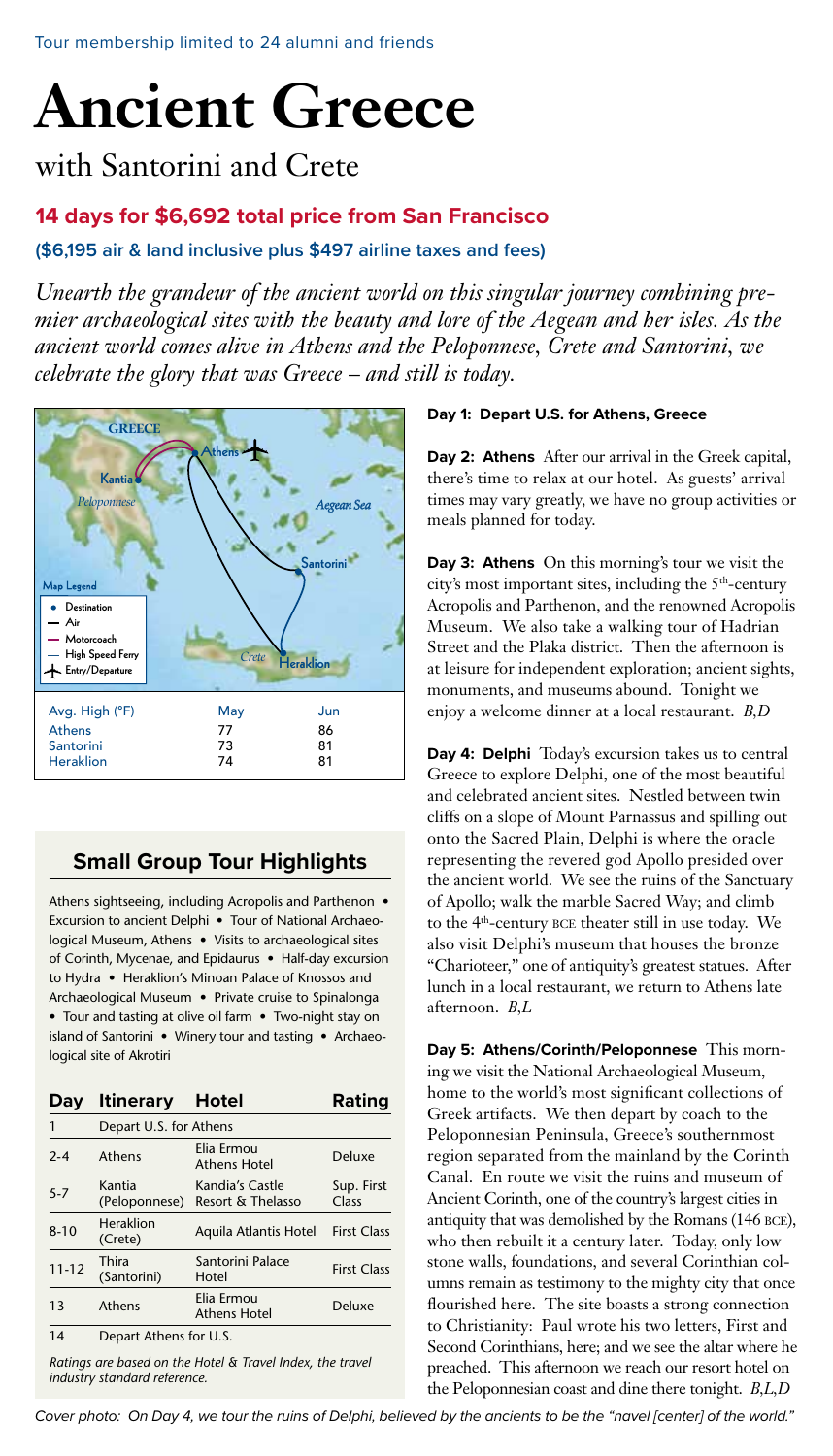

*Athens' famed Acropolis and its Parthenon, which we visit on Day 3*

**Day 6: Epidaurus/Mycenae/Nafplion** Among the highlights of this morning's visit to the vast archaeological site and museum of Epidaurus: the 2,300-year-old theater, a masterpiece of Greek architecture known for its perfect acoustics and still in use today. Long associated with healing and medicine, Epidaurus comprises one of the most complete sanctuaries remaining from antiquity. This afternoon we tour the imposing ruins at Mycenae, a UNESCO site that represented the pinnacle of civilization from the 15<sup>th</sup> to the 12<sup>th</sup> centuries BCE. A key influence on the development of classic Greek culture (and hence Western civilization), Mycenae also is linked to Homer's epics, *Iliad* and *The Odyssey*. We see the Tomb of Agamemnon, with what was the world's highest and widest dome for more than a thousand years; and the Lion's Gate, the only known Bronze Age monumental sculpture in Greece. Then we visit nearby Nafplion, a gem of a Venetian/Byzantine town with picturesque narrow streets, fortifications, and a bounty of waterfront cafés – and where we enjoy an afternoon at leisure. Tonight we dine together at a local taverna. *B,L,D*

**Day 7: Peloponnese/Hydra** This morning we travel to the port of Ermioni, where we board a private boat for the ride to Hydra, the car-free Saronic island where donkeys provide the transportation. After lunch together at a local taverna, we have free time to enjoy this picturesque island as we wish. Late afternoon we return to our resort for an evening at leisure. *B,L*

**Day 8: Peloponnese/Heraklion, Crete** En route to Athens this morning we stop to see the Corinth Canal, cutting at sea level through the narrow Isthmus of Corinth to the Saronic Gulf in the Aegean. We continue on to the Athens airport for the 50-minute flight to Crete, arriving mid-afternoon in Heraklion,

the Cretan capital. After checking in at our hotel, we enjoy an afternoon at leisure; this evening we take a walking tour of the Venetian/Ottoman-influenced town center prior to dinner at a local restaurant. *B,D*

**Day 9: Heraklion/Knossos** This morning we tour the ruins of the palace of Knossos, once the political center of Minoan civilization and legendary home of King Minos, the Labyrinth, and the Minotaur. Considered Europe's "oldest city," Knossos is the largest Bronze Age archaeological site on Crete. After lunch, we visit one of the greatest museums in all of Greece: Heraklion's Archaeological Museum housing artifacts from 5,500 years of Cretan history, from the Neolithic period to Roman times. The museum is especially renowned for its Minoan collection, much of which was excavated from the palace of Knossos. Then we return to Heraklion where the rest of the day is at leisure, with dinner on our own. *B,L*

**Day 10: Heraklion/Spinalonga/Agios Nikolaos** After an hour's drive this morning, we board a private boat for a cruise through the Bay of Elounda to Spinalonga, a former Venetian island fortress later occupied by the Ottomans then used as a leper colony from 1903 to 1957. From here we travel to the colorful harborside town of Agios Nikolaos, with its galleries, shops, cafés, tavernas, and tiny Lake Voulismeni, where, legend has it, the goddess Athena once bathed. Next: a visit to a Cretan olive oil farm to learn about the history of olive oil production – Greece consumes more olive oil than any other country – and to enjoy a tour and tasting. *B*

**Day 11: Crete/Santorini** We depart this morning by high-speed ferry for Santorini, southernmost of the Cycladic islands. Once believed to have been the legendary lost island of Atlantis, Santorini today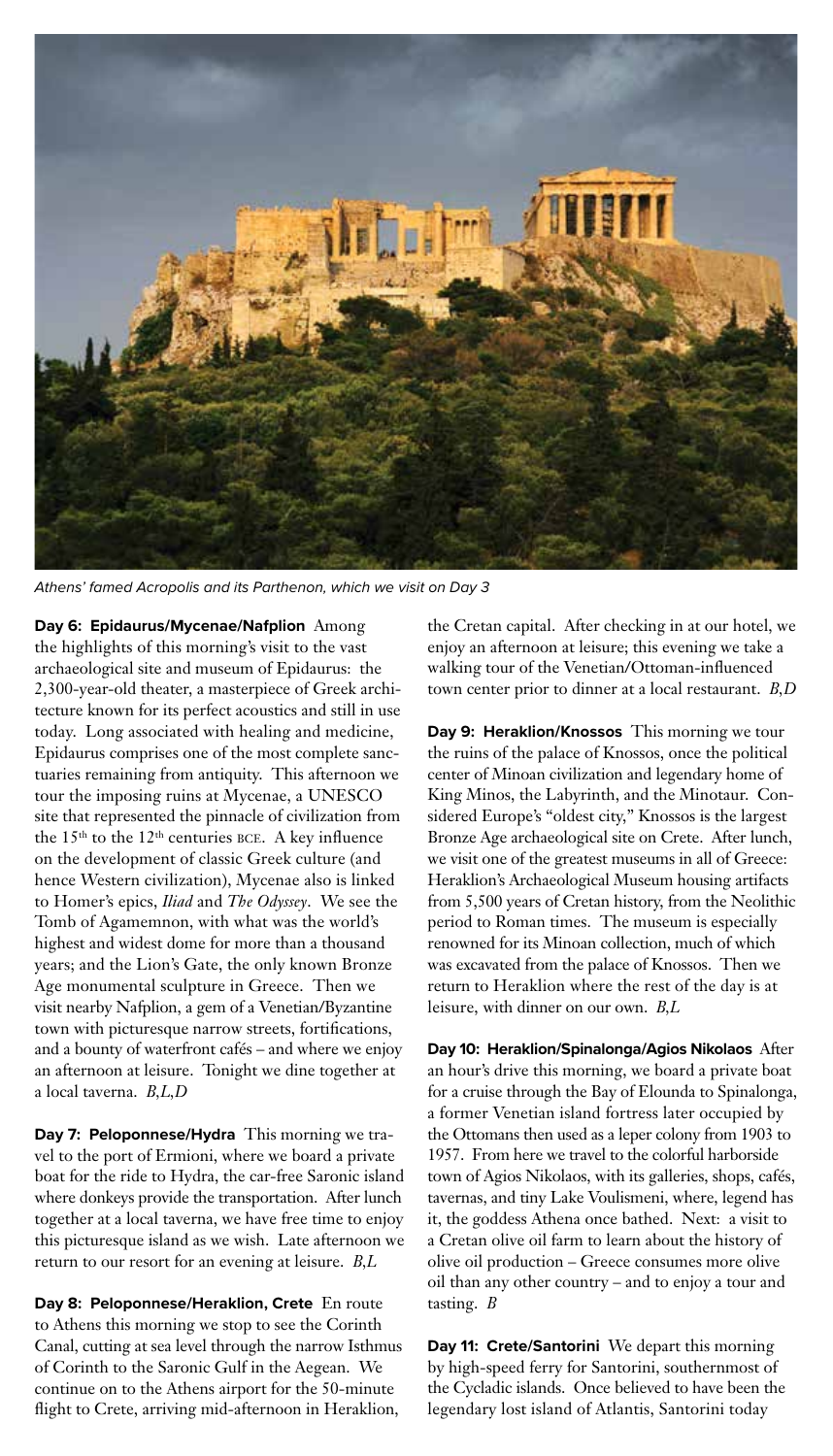$\mathcal{C}$ 

#### WISH FOR THE ROAD TO BE long, full of adventure, full of knowledge."

– C.P. Cavafy

attracts both Greeks and visitors alike with its stupendous setting of cubiform whitewashed houses sitting atop the jagged cliffs of a crescent-shaped caldera. Upon arrival we visit a local winery for a tour and tasting then have free time in the town of Firostefani for lunch and to explore on our own. *B,D*

**Day 12: Santorini** Today we tour Santorini's archaeological site of Akrotiri, a Bronze Age Minoan location that was abandoned in the  $17<sup>th</sup>$  century BCE following a volcanic eruption – whose ash also preserved the excavations that we now see. Late this afternoon we head to the town of Oia. Set along the northern side of Santorini's inner coast, Oia is known for its iconic whitewashed architecture and stunning views. We enjoy dinner together at a local restaurant before returning to our hotel this evening. *B,D*

**Day 13: Santorini/Athens** After a late morning flight to Athens, we check in at our hotel then have free time for lunch on our own and an afternoon at leisure, perhaps to visit the Plaka for last-minute shopping or to stroll the broad plaza of lively Syntagma Square. Tonight we enjoy a farewell dinner overlooking the Acropolis at the rooftop restaurant of our hotel. *B,D*



*We spend two nights in idyllic Santorini.*

#### **Your Tour Price Includes**

- Round-trip air transportation from listed cities; all flights within itinerary
- 12 nights' accommodations in Deluxe, Superior First Class, and First Class hotels
- 24 meals: 12 breakfasts, 5 lunches, 7 dinners
- Extensive sightseeing as described, including all entrance fees
- Services of an Odysseys Unlimited Tour Director
- Private motorcoach transportation throughout your trip
- Luggage handling for one bag per person
- Gratuities for local guides, dining room servers, airport and hotel porters, and all drivers

#### **Meet Your UC Santa Cruz Study Leader**

Dean Mathiowetz is Associate Professor of Politics at UC Santa Cruz. He is a political theorist with interests in democratic theory, the history of political economy, philosophy of language, and the politics of "mindfulness." He is the author of *Appeals to Interest: Language and the Shaping of Political Agency* and numerous articles; he is currently working on a book project on the relation of luxury culture and democracy, including the reflections of ancient Greek thinkers on this relation.

Mathiowetz's interests in political theory were sparked when he enrolled in Ancient Greek Political Thought as an undergrad at the University of Minnesota. He has been teaching his ever-evolving version of this course annually since his arrival at UC Santa Cruz in 2003.

**Day 14: Depart for U.S.** We transfer to Athens' international airport this morning, where we connect with our return flight home. *B*

#### **Tour Departs: May 29, 2022**

Prices include int'l airfare and all taxes, surcharges, and f

| New York                           | \$6,292 |  |  |
|------------------------------------|---------|--|--|
| Boston, Philadelphia               | \$6,492 |  |  |
| Atlanta, Charlotte,                |         |  |  |
| Chicago, Cincinnati,               |         |  |  |
| Cleveland, Detroit,                | \$6,592 |  |  |
| Miami, Orlando,                    |         |  |  |
| Tampa, Washington, DC              |         |  |  |
| Dallas, Denver,                    |         |  |  |
| Houston, Los Angeles,              |         |  |  |
| Minneapolis, Phoenix,              | \$6.692 |  |  |
| Portland (OR),                     |         |  |  |
| San Francisco, Seattle             |         |  |  |
| Land Only (transfers not included) | \$5.395 |  |  |

Please call if your city is not listed. Prices are per person based on double occupancy and include airline taxes, surcharges, and fees of \$497, which are subject to change until final payment is made.

Single travelers please add \$1,195. Your \$500 deposit is fully refundable up to 95 days before departure. All tour prices above (excluding airline taxes, surcharges, and fees) are guaranteed.

Airline upgrades on round-trip Trans-Atlantic flight: Business Class – \$3,795 per person; Premium Economy – \$1,495 per person (upgrades are subject to availability and pricing is subject to change). Upgrade prices are in addition to the costs above.

Please note: This trip involves considerable walking on uneven or cobblestone streets and at sites of ancient ruins. You should be in good physical condition to enjoy this tour to the fullest.

For more information and reservations, please call Inspired Expeditions at

831-459-3689, or email ietravel@ucsc.edu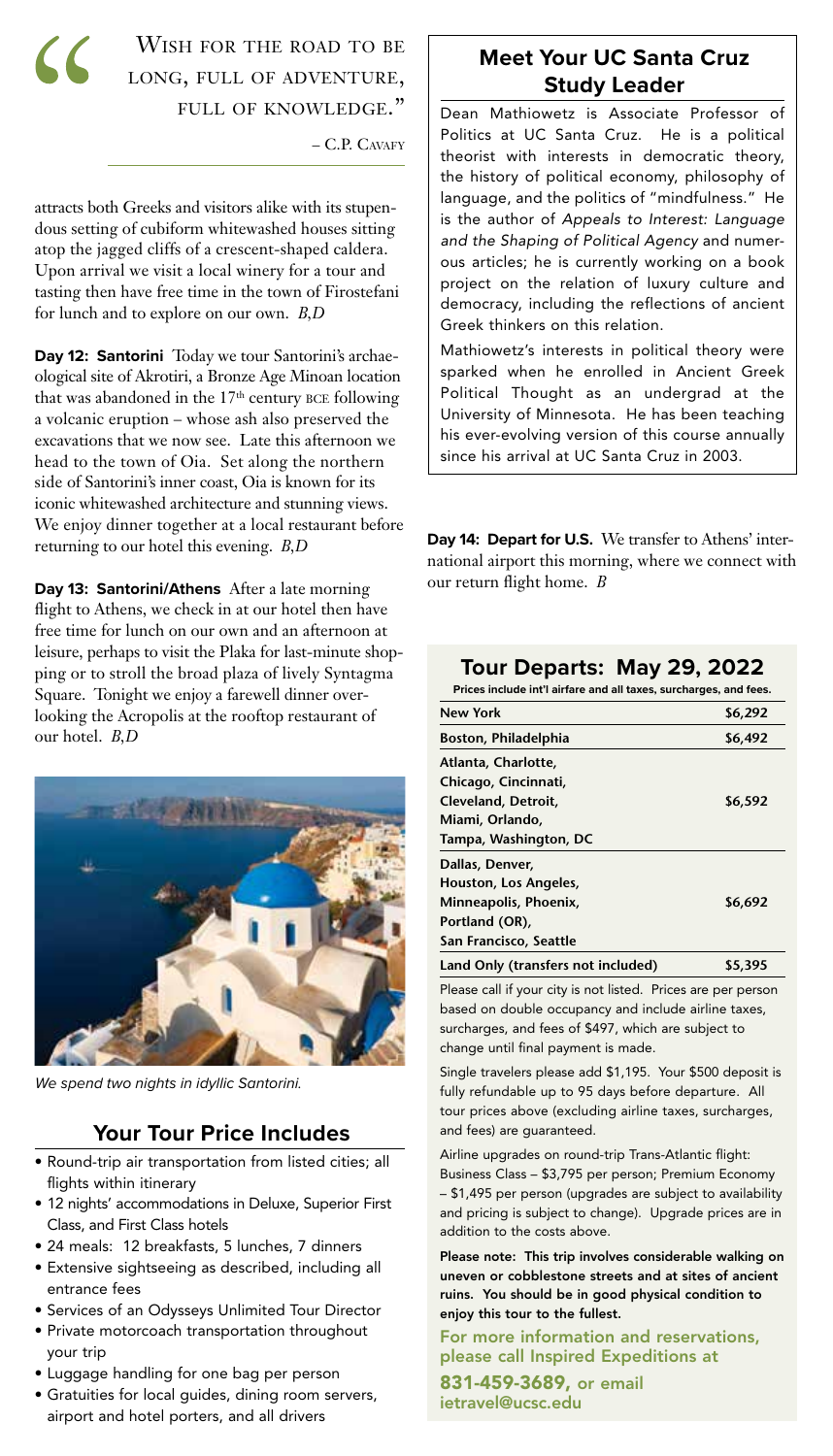

#### **Dear UC Santa Cruz Alumni and Friends,**

Join us on an exclusive small group journey to discover the grandeur of the ancient world in Greece and experience the beauty of the Aegean isles. Classical Greece comes to life at unmatched archaeological sites, on idyllic islands and alongside Athens' contemporary life.

Accompanied by Dean Mathiowetz, Associate Professor of Politics at UC Santa Cruz, we begin our 14-day tour in Athens, visiting the city's treasured sites and taking an excursion to Delphi's celebrated ruins. After touring the National Archaeological Museum, our group explores Ancient Corinth. Spending three nights in a Peloponnesian resort hotel, we take a private boat excursion to tranquil Hydra and visit the archaeological sites of Mycenae and Epidaurus. Next is a three-night sojourn in the Cretan capital, Heraklion. Here we tour the Minoan Palace and the renowned Archaeological Museum, board a private boat for a cruise to Spinalonga and visit a Cretan olive oil farm. During a two-night stay on the island of Santorini, we tour a winery and the archaeological site of Akrotiri. Our Grecian sojourn concludes with a final afternoon and evening in Athens.

Space is limited to 24 guests, and we expect this tour to fill quickly. Your deposit is fully refundable up until 95 days before departure. Book risk-free today!

**Sincerely,**

nichtho Seler

Nichole Silva (Stevenson '95) Director, Strategic Travel and Experiences

#### **THE UC SANTA CRUZ INSPIRED EXPEDITIONS RESERVATION FORM: ANCIENT GREECE**

To reserve your place on tour, please call UC Santa Cruz Inspired Expeditions at 831-459-3689 or e-mail ietravel@ucsc.edu. Please have the information outlined below available to share with a Inspired Expeditions representative.

*If you prefer,* you may also complete this Reservation Form and submit it to UC Santa Cruz's Inspired Expeditions office. Once this request is received, a Travel Counselor from Odysseys Unlimited will contact you within two business days to securely take your credit card information for the deposit. Your reservation is not confirmed until your deposit is paid and processed. Payment may be made by American Express, Discover, MasterCard, or VISA, or by personal check. If paying by check, please make check payable to Odysseys Unlimited, Inc. and include with the form. Final payment is due 95 days prior to departure.

Send to: UC Santa Cruz Inspired Expeditions 1156 High Street Santa Cruz, CA 95064

| ANCIENT GREECE $\cdot$ MAY 29-JUNE 11, 2022 |                                                                                         |  |  |  |
|---------------------------------------------|-----------------------------------------------------------------------------------------|--|--|--|
|                                             | I/We would like to request ____________ place(s). (Deposit amount is \$500 per person.) |  |  |  |
|                                             |                                                                                         |  |  |  |
|                                             |                                                                                         |  |  |  |
|                                             |                                                                                         |  |  |  |
|                                             |                                                                                         |  |  |  |
|                                             |                                                                                         |  |  |  |
|                                             |                                                                                         |  |  |  |
|                                             |                                                                                         |  |  |  |
|                                             |                                                                                         |  |  |  |